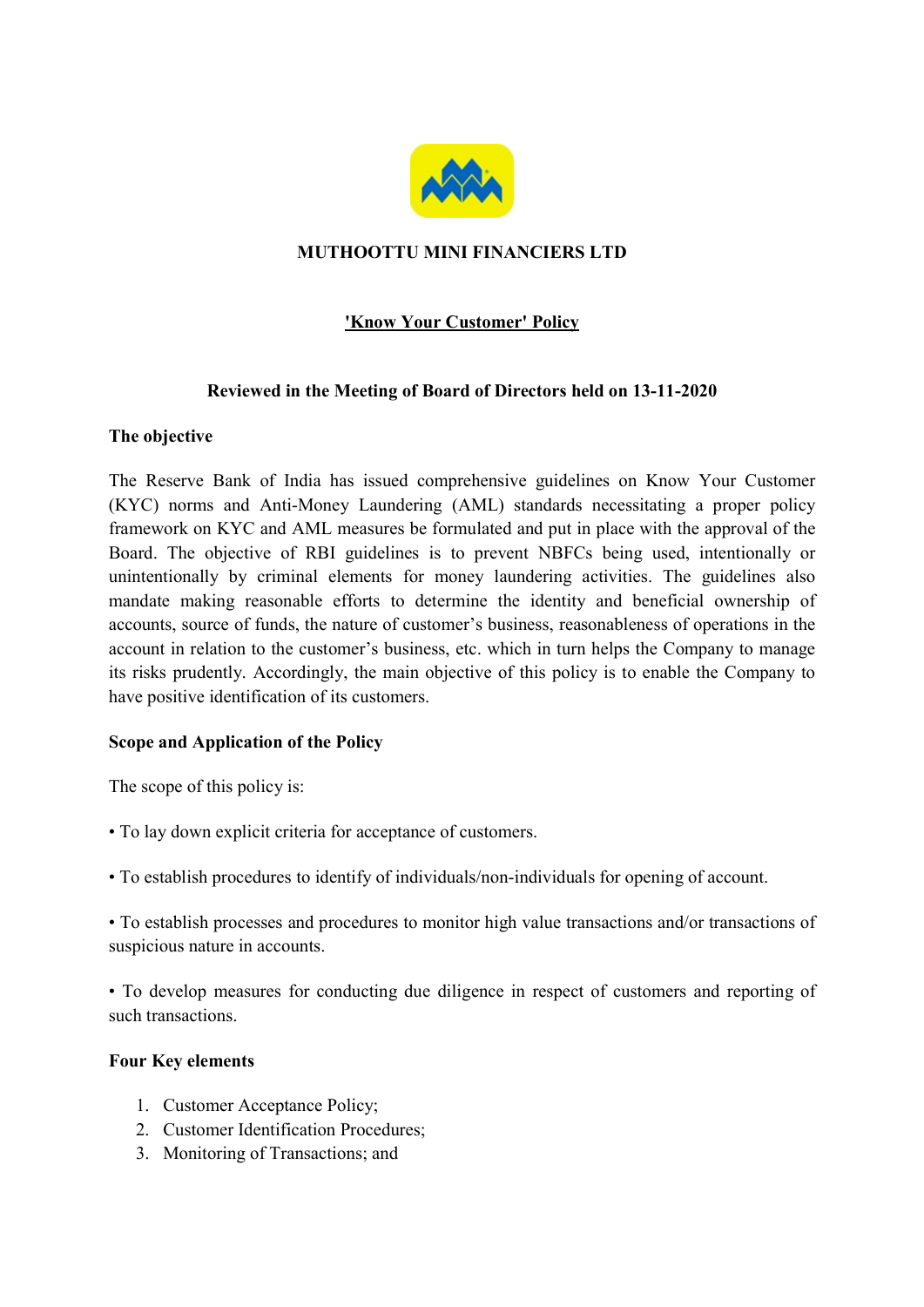### 4. Risk management

### Customer Acceptance Policy (CAP)

- 1. No account is opened in anonymous or fictitious/ benami name(s);
- 2. Parameters of risk perception are clearly defined in terms of the nature of business activity, location of customer and his clients, mode of payments, volume of turnover, social and financial status etc. to enable categorization of customers into low, medium and high risk customers requiring very high level of monitoring, e.g. Politically Exposed Persons may, if considered necessary, be categorised even higher;
- 3. Documentation requirements and other information to be collected in respect of different categories of customers depending on perceived risk and keeping in mind the requirements of PML Act, 2002 and guidelines issued by Reserve Bank from time to time;
	- i. Not to open an account or close an existing account where we are unable to apply appropriate customer due diligence measures
	- ii. Circumstances in which a customer is permitted to act on behalf of another person/entity, as in the case of power of attorney holders, should be clearly spelt out in conformity with the established law and practice of banking.
	- iii. Necessary checks before opening a new account so as to ensure that the identity of the customer does not match with any person with known criminal background or with banned entities such as individual terrorists or terrorist organizations etc.

The above can be met if we maintain a profile for each new customer based on risk categorization that could be a part of initial documentation.

# Risk Level Categorization

 The Company shall categorize its customers based on the risk perceived by the Company. The levels of categorization would be Low Risk, Medium Risk and High Risk.

The profile of new customers will be prepared on risk categorization basis.

Such profile will contain the following information about the new customers:

- Customer's Identity
- Social/Legal and financial status of the customer
- Nature of the business activity
- Information about the business of the customer's clients and their locations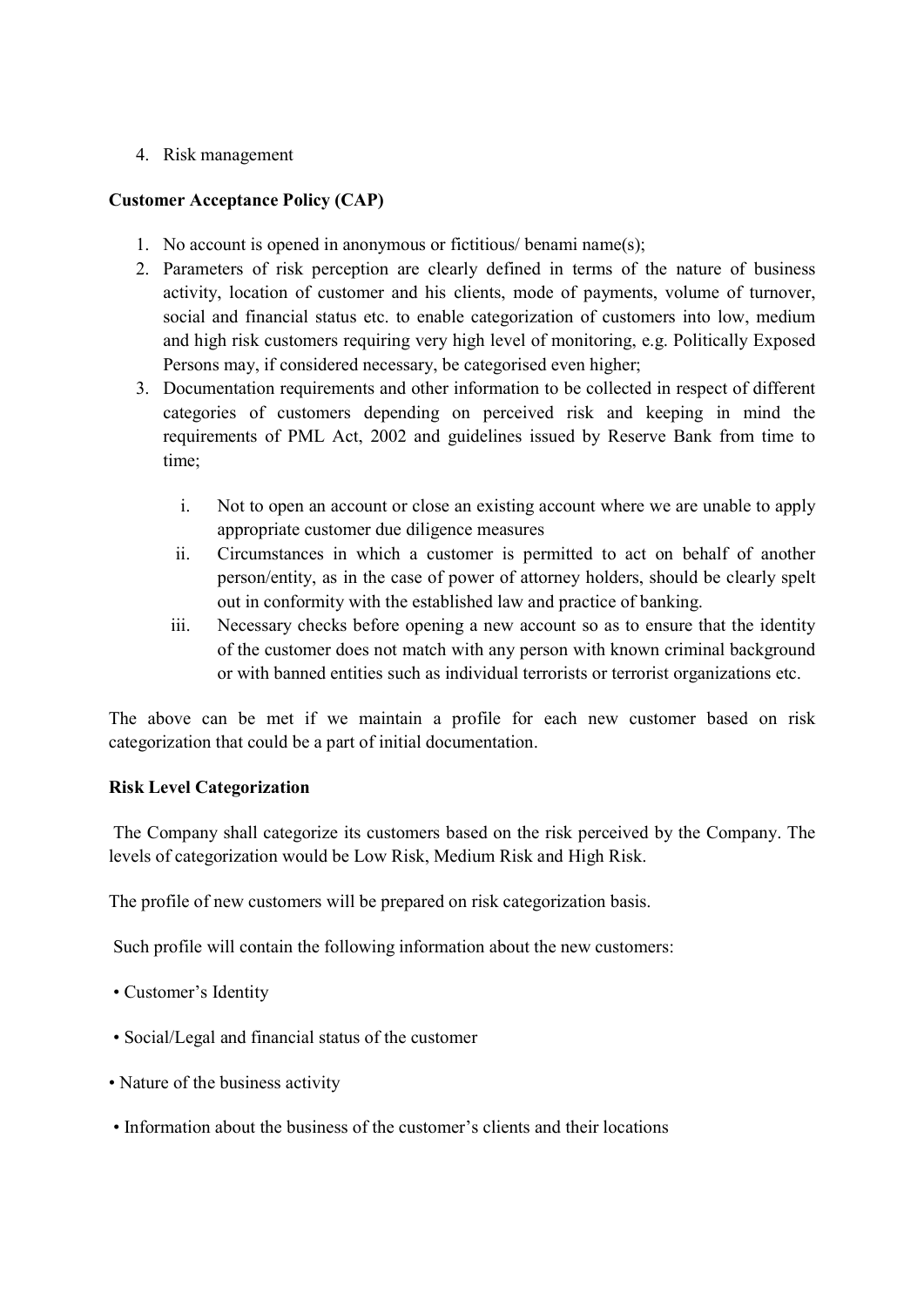While preparing customer profile the Company shall seek only such information from the customer which is relevant to the risk category and is not intrusive to the customer.

The nature and extent of due diligence will depend on the risk perceived. The customer profile will be a confidential document and details contained therein shall not be divulged for cross selling or any other purposes.

For the purpose of risk categorisation, individuals (other than High Net Worth) and entities whose identities and sources of wealth can be easily identified and transactions in whose accounts by and large conform to the known profile as in the case of salaried employees , may be categorised as low risk.

Customers who are likely to pose a higher than average risk may be categorized as medium or high risk depending on customer's background, nature and location of activity, sources of funds and his client profile etc. We need to apply enhanced due diligence measures based on the risk assessment, thereby requiring intensive 'due diligence' for higher risk customers, especially those for whom the sources of funds are not clear.

In view of the risks involved in cash intensive businesses, accounts of bullion dealers (including sub-dealers) and jewelers should also be categorized 'high risk' requiring enhanced due diligence. We are also required to subject these 'high risk accounts' to intensified transaction monitoring. High risk associated with such accounts should be taken into account by branches to identify suspicious transactions for filing Suspicious Transaction Reports (STRs) to FIU-ND.

# Customer Identification Procedure (CIP)

Customer identification means identifying the customer and verifying his/ her identity by using reliable, independent source documents, data or information. We need to obtain sufficient information necessary to establish, to our satisfaction, the identity of each new customer, whether regular or occasional, and the purpose of the intended nature of relationship.

For individuals, we should obtain sufficient identification data to verify the identity of the customer, his address/location through the following:

- a. Ration card
- b. Passport
- c. PAN card
- d. Voter's Identity Card
- e. Driving license.
- f. Telephone Bill ( for address proof)
- g. Bank account statement (for address proof)
- h. Aadhar Card (for address proof)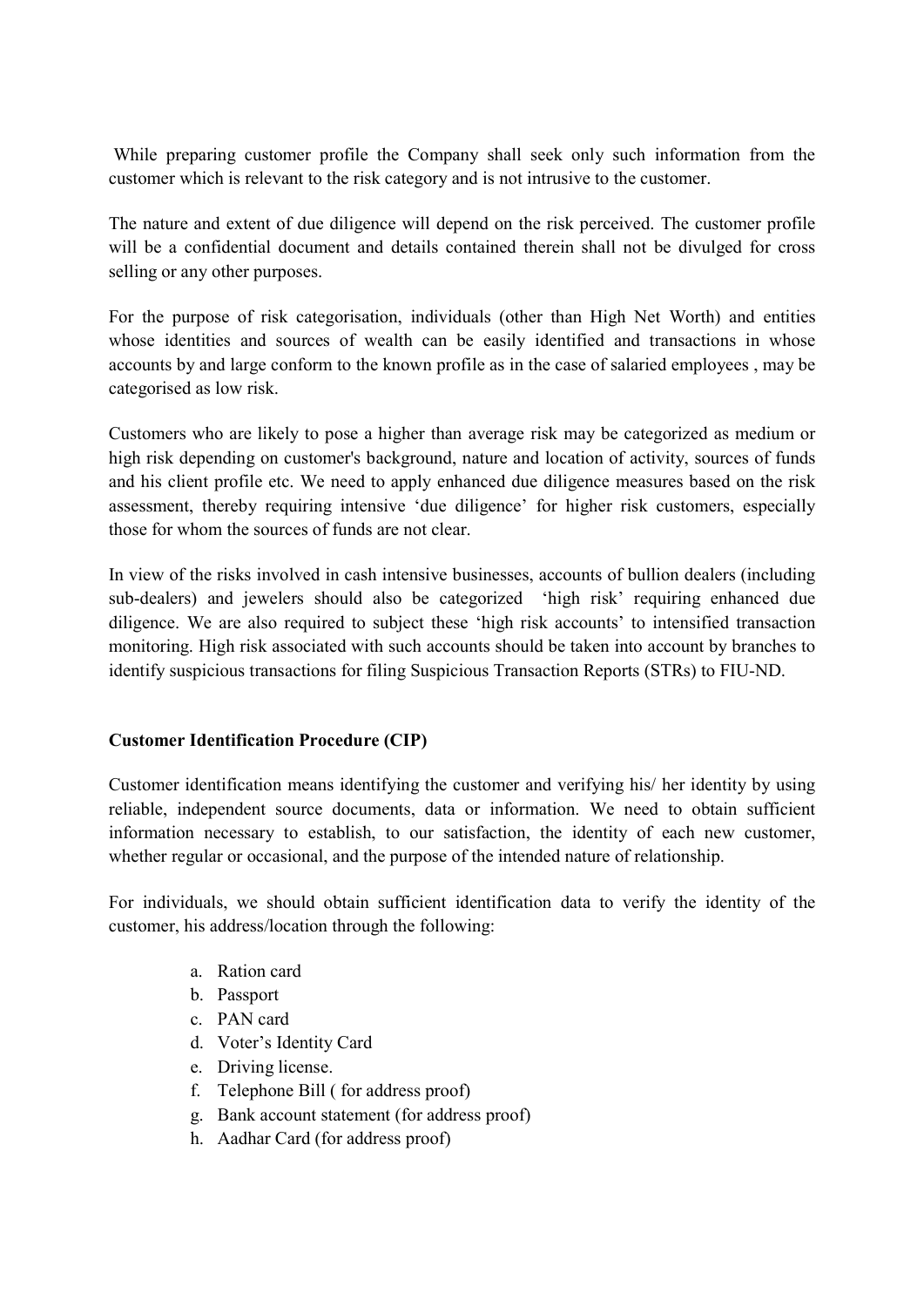For customers that are legal persons or entities wherever applicable, we should

- (i) verify the legal status of the entity through proper and relevant documents;
- (ii) verify that any person purporting to act on behalf of the entity is so authorized and identify and verify the identity of that person;
- (iii) Understand the ownership and control structure of the customer and determine who are the natural persons who ultimately control the legal person.
- (iv) Collect the PAN details and also verify details of the customer for a non-account based customer, that is a walk-in customer, where the amount involved is equal to or exceeds rupees Five Lakhs, whether conducted as a single transaction or several transactions that appear to be connected.
- (v) Periodic KYC updation shall be carried out at least once in every two years for high risk customers, once in every eight years for medium risk customers and once in every ten years for low risk customers

### Monitoring of Transactions

- 1. Ongoing monitoring is an essential element of effective KYC procedures. However, the extent of monitoring will depend on the risk sensitivity of the account. We may prescribe threshold limits for a particular category of accounts, as in the case of repledger and pay particular attention to the transactions which exceed these limits.
- 2. Branches must maintain proper record of all cash transactions (deposits and withdrawals) of Rs.10 lakh and above.

The internal monitoring system should have an inbuilt procedure for reporting of such transactions and those of suspicious nature to controlling/ head office on a fortnightly basis.

#### Risk Management

- 1. Risk categorisation shall be undertaken based on parameters such as customer's identity, social/financial status, nature of business activity, and information about the clients' business and their location etc. While considering customer's identity, the ability to confirm identity documents through online or other services offered by issuing authorities may also be factored in.
- 2. The internal audit and compliance functions have an important role in evaluating and ensuring adherence to the KYC policies and procedures. As a general rule, the compliance function should provide an independent evaluation of the Company's own policies and procedures, including legal and regulatory requirements.
- 3. The audit machinery will be staffed adequately with individuals who are well-versed in such policies and procedures.
- 4. Internal Auditors should specifically check and verify the application of KYC procedures at the branches and comment on the lapses observed in this regard. The compliance in this regard may be put up before the Audit Committee of the Board on quarterly intervals.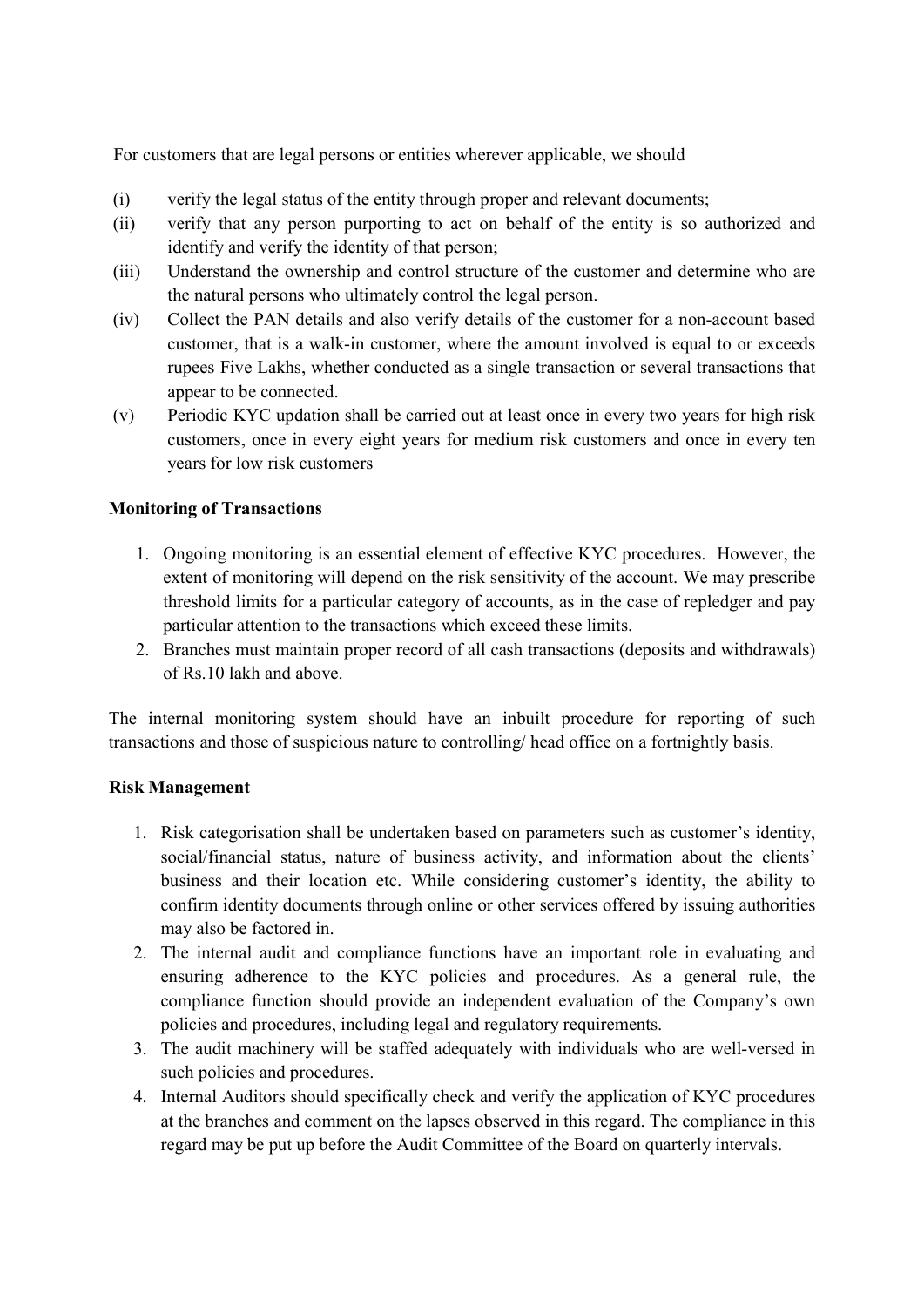We have an ongoing employee training programme to ensure that members of the staff are adequately trained in KYC procedures.

### Customer Education

Implementation of KYC procedures requires to demand certain information from customers which may be of personal nature or which has hitherto never been called for. There is a need to educate the customer of the objectives of the KYC programme. The front desk staff needs to be specially trained to handle such situations while dealing with customers.

### KYC for the Existing Accounts

Where we are unable to apply appropriate KYC measures due to non-furnishing of information and /or non-cooperation by the customer, we will be forced to consider closing the account or terminating the business relationship after issuing due notice to the customer explaining the reasons for taking such a decision. Such decisions need to be taken at a reasonably senior level.

With a view to preventing branches being used, intentionally or unintentionally, by criminal elements for money laundering or terrorist financing, whenever there is suspicion of money laundering or terrorist financing or when other factors give rise to a belief that the customer does not, in fact, pose a low risk, Branches should carry out full scale customer due diligence (CDD) before opening an account. In case of need, branches could approach their RMs and CO for further guidance.

Branches should not open an account (or should consider closing an existing account) when it is unable to apply appropriate CDD measures. It is clarified that in the circumstances when a branch believes that it would no longer be satisfied that it knows the true identity of the account holder, the respective branch should notify CO for necessary reporting.

In the event of an existing customer or the beneficial owner of an existing account, subsequently becoming a PEP (Politically Exposed Person), branches should obtain CO approval to continue the business relationship and subject the account to the CDD measures as applicable to the customers of PEP category including enhanced monitoring on an ongoing basis.

The instructions are also applicable to accounts where PEP is the ultimate beneficial owner.

# Appointment of Designated Director &Principal Officer

We have appointed the Managing Director as the Designated Director to ensure overall compliance with the obligations imposed under PML Act and the Rules and the Person in charge of the Audit department as Principal Officer who shall be responsible for monitoring and reporting of all transactions and sharing of information as required under the law. He will maintain close liaison with enforcement agencies, banks and any other institution which are involved in the fight against money laundering and combating financing of terrorism.